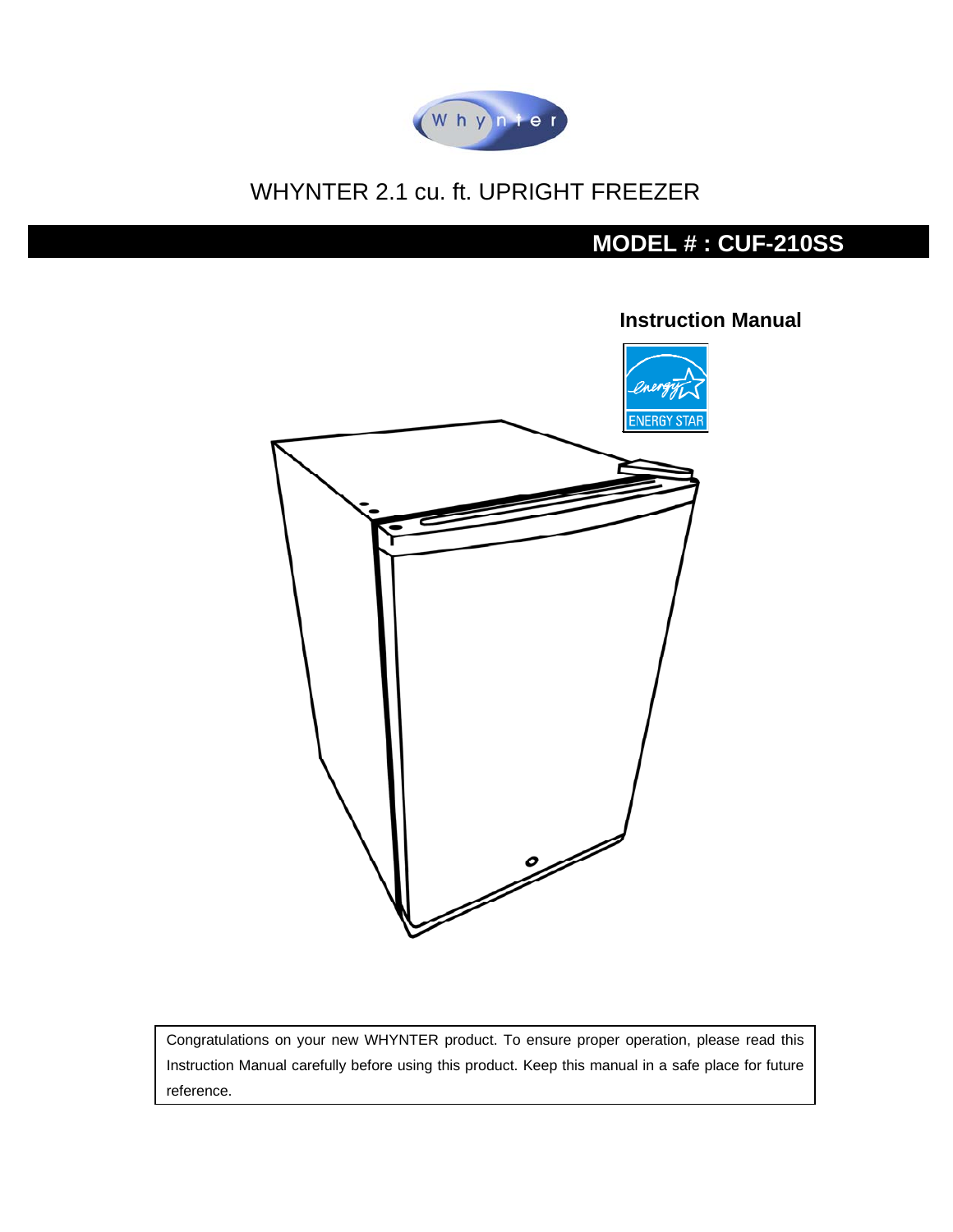#### **TABLE OF CONTENTS**

| Part and Features              | 3         |
|--------------------------------|-----------|
| <b>Safety Precautions</b>      | 4         |
| <b>Electrical Requirements</b> | 5         |
| Installation                   | 6         |
| Leveling the upright freezer   | 7         |
| Reversing the door swing       | 8         |
| Operation                      | 9         |
| Defrosting                     | 10        |
| Cleaning and maintenance       | $10 - 11$ |
| <b>Energy Saving Tips</b>      | 11        |
| Troubleshooting                | 12        |
| Warranty Information           | 13        |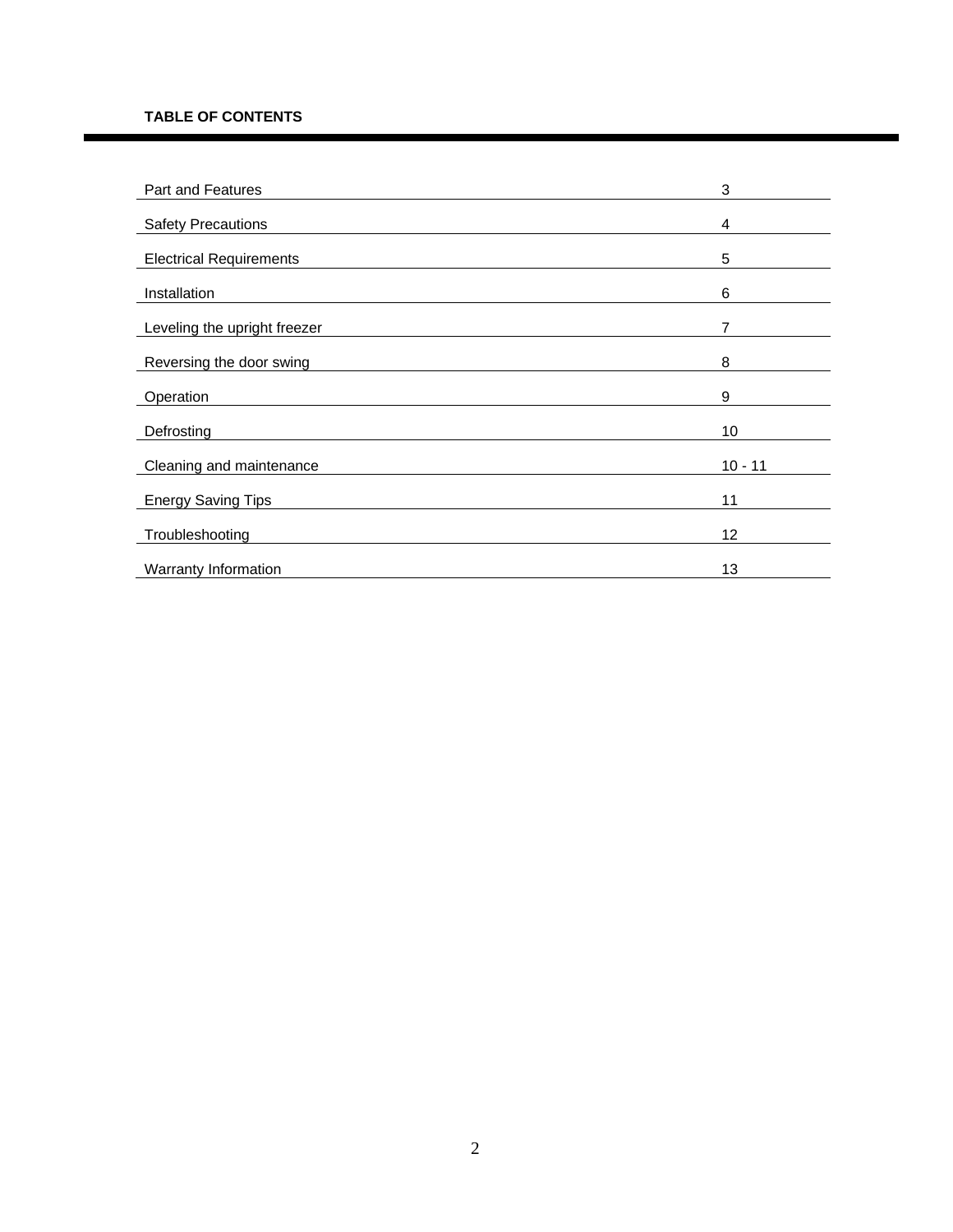### **PARTS AND FEATURES**



- 
- 1. Cabinet<br>2. Compres 2. Compressor mounting panel<br>3. Bottom hinge
- 3. Bottom hinge
- 
- 4. Door
- 5. Door seal<br>6. Powder-co
- 6. Powder-coated steel wire shelf<br>7. Powder-coated steel wire shelf 7. Powder-coated steel wire shelf
- 8. Leveling leg
- 9. Smaller bottom hinge leveling leg
- 10. Top hinge
- 11. Top hinge cover
- 12. Lock
- 13. Thermostat control knob

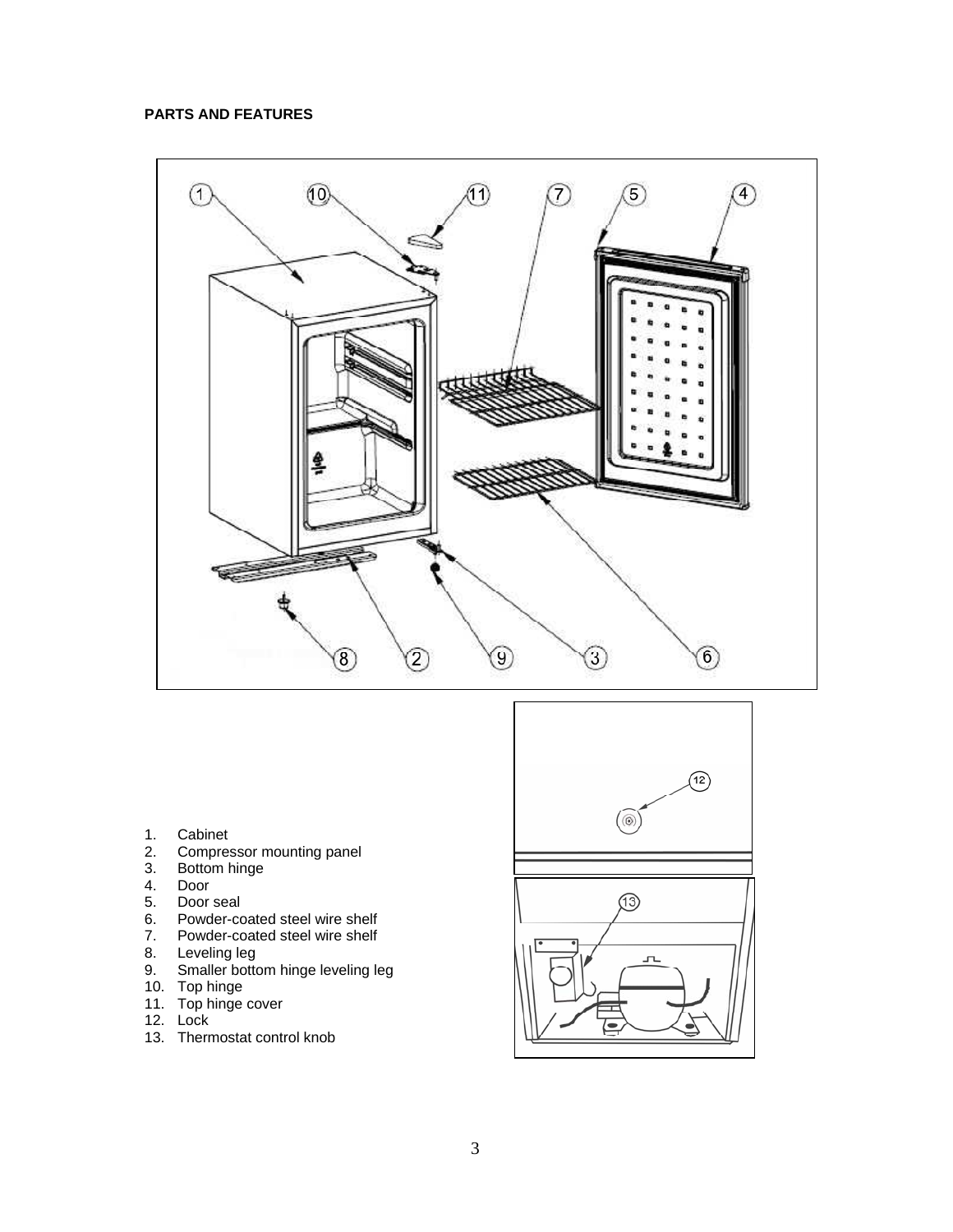**WARNING**

TO REDUCE THE RISK OF FIRE, ELECTRICAL SHOCK, OR INJURY WHEN USING YOUR FREEZER, FOLLOW THESE BASIC PRECAUTIONS:

- READ ALL INSTRUCTIONS BEFORE USING THE FREEZER.
- **WARNING**: RISK OF DANGER TO SMALL CHILDREN AND SMALL ANIMALS. ENTRAPMENT AND SUFFOCATION DANGER IF NOT PROPERLY SECURED. DISPOSED OR ABANDONED APPLIANCES ARE STILL DANGEROUS
- **BEFORE YOU DISPOSE OF YOUR FREEZER:** REMOVE THE DOOR TO PREVENT CHILDREN FROM CLIMBING INTO THE UNIT.
- NEVER ALLOW CHILDREN TO OPERATE, PLAY WITH, OR CRAWL INTO THE APPLIANCE.
- NEVER CLEAN FREEZER PARTS WITH FLAMMABLE FLUIDS. THE FUMES CAN CREATE A FIRE HAZARD.
- DO NOT STORE OR USE GASOLINE OR ANY OTHER FLAMMABLE VAPORS AND LIQUIDS IN THE VICINITY OF THIS OR ANY OTHER APPLIANCE. THE FUMES CAN CREATE A FIRE HAZARD.

# **SAFETY PRECAUTIONS**

Read all of the instructions before using this appliance. When using this appliance, always exercise basic safety precautions, including the following:

- Do not use if the power supply cord is damaged. If damaged, it must be replaced by qualified technician/electrician.
- Ensure the upright freezer is unplugged before cleaning or if not in use.
- To clean the upright freezer, use only mild detergents or glass cleaning products. Never use harsh chemicals or solvents.
- Do not use this upright freezer with an extension cord or power strip. Please ensure that the appliance is plugged directly into the electrical outlet.
- Close the upright freezer door immediately after opening.
- Avoid placing the upright freezer near external heat sources or direct sunlight.
- Make sure the upright freezer is placed on a flat, level, and solid surface.
- Make sure that the surface on which the upright freezer is placed is strong enough to hold the unit when it is full.
- The upright freezer is an electrical appliance. To avoid serious injury from electrical shock, do not operate the upright freezer with wet hands, while standing on a wet surface, or while standing in water.
- Do not expose this appliance to rain or excessive moisture.
- Do not turn the upright freezer upside down, on its side, or 45° or more off level.
- Never pull the power cord to disconnect the unit from an outlet. Grasp the plug directly and pull it from the outlet.
- This upright freezer is designed for non-commercial use only.
- Do not plug this upright freezer into the power socket before setup is completed.
- The power cord should be secured behind the unit and should not be left exposed or dangling.
- Do not move this upright freezer without securing the door.
- Performance may vary based on operational and ambient conditions.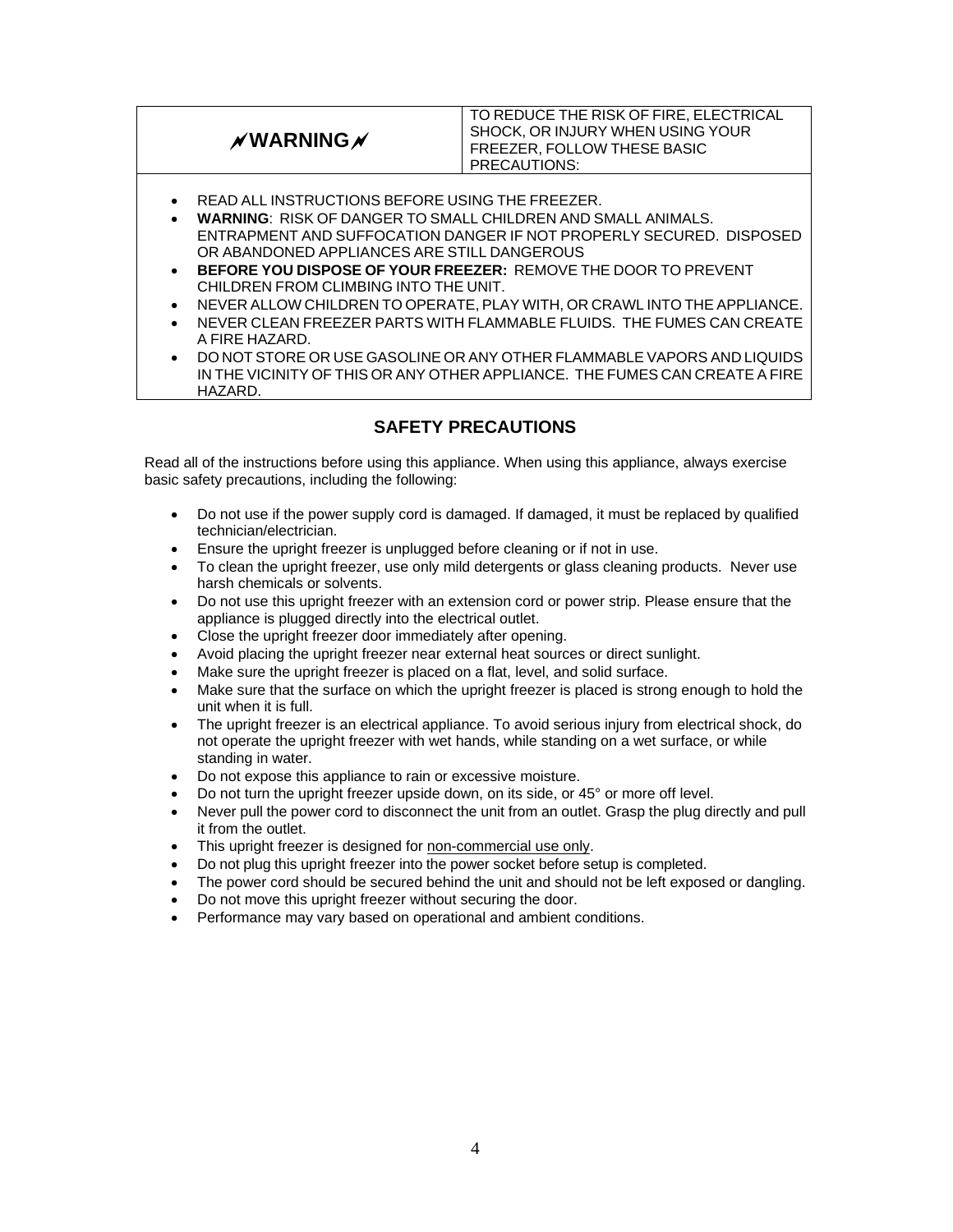# **ELECTRICAL REQUIREMENTS**



Before you move your upright freezer into its final location, it is important to make sure you have the proper electrical connection:

- A standard electrical supply (115V, 60Hz, 10A), properly grounded in accordance with the National Electrical Code and local codes and ordinances, is required.
- It is recommended that a separate circuit, serving only your upright freezer, be provided. Use receptacles that cannot be turned off by a switch or pull chain.
- The fuse (or circuit breaker) size should be 10 amps.

#### **Recommended grounding method**

For your personal safety, this appliance must be grounded. It is equipped with a power supply cord having a 3-prong grounding plug. To minimize possible shock hazard, the cord must be plugged into a mating 3-pronged and grounding-type wall receptacle, grounded in accordance with the National Electrical Code and local codes and ordinances.

| Voltage                            | 115V                        |
|------------------------------------|-----------------------------|
| Frequency                          | 60Hz                        |
| <b>Input Power</b>                 | 75W                         |
| Refrigerant                        | R134a, 2.29g                |
| Unit Temperature Range             | $-10^{\circ} - 2^{\circ}F$  |
| <b>Operating Temperature Range</b> | $60 - 85^{\circ}F$          |
| <b>Rated Current</b>               | 0.88A                       |
| Volume                             | 2.1 cu. ft.                 |
| Weight                             | 44 lbs.                     |
| <b>Unit Dimensions</b>             | 27.5" H x 17.5" W x 20.1" D |
| Control Type                       | Mechanical                  |
| Defrost Type                       | Manual                      |
| Lock                               | Yes                         |
| Cabinet Shelves (Total)            | 2                           |

#### **Technical Information**

NOTE: *Technical data and performance information provided for reference only. Specifications are subject to change. Check the rating label on the upright freezer for the most accurate information.*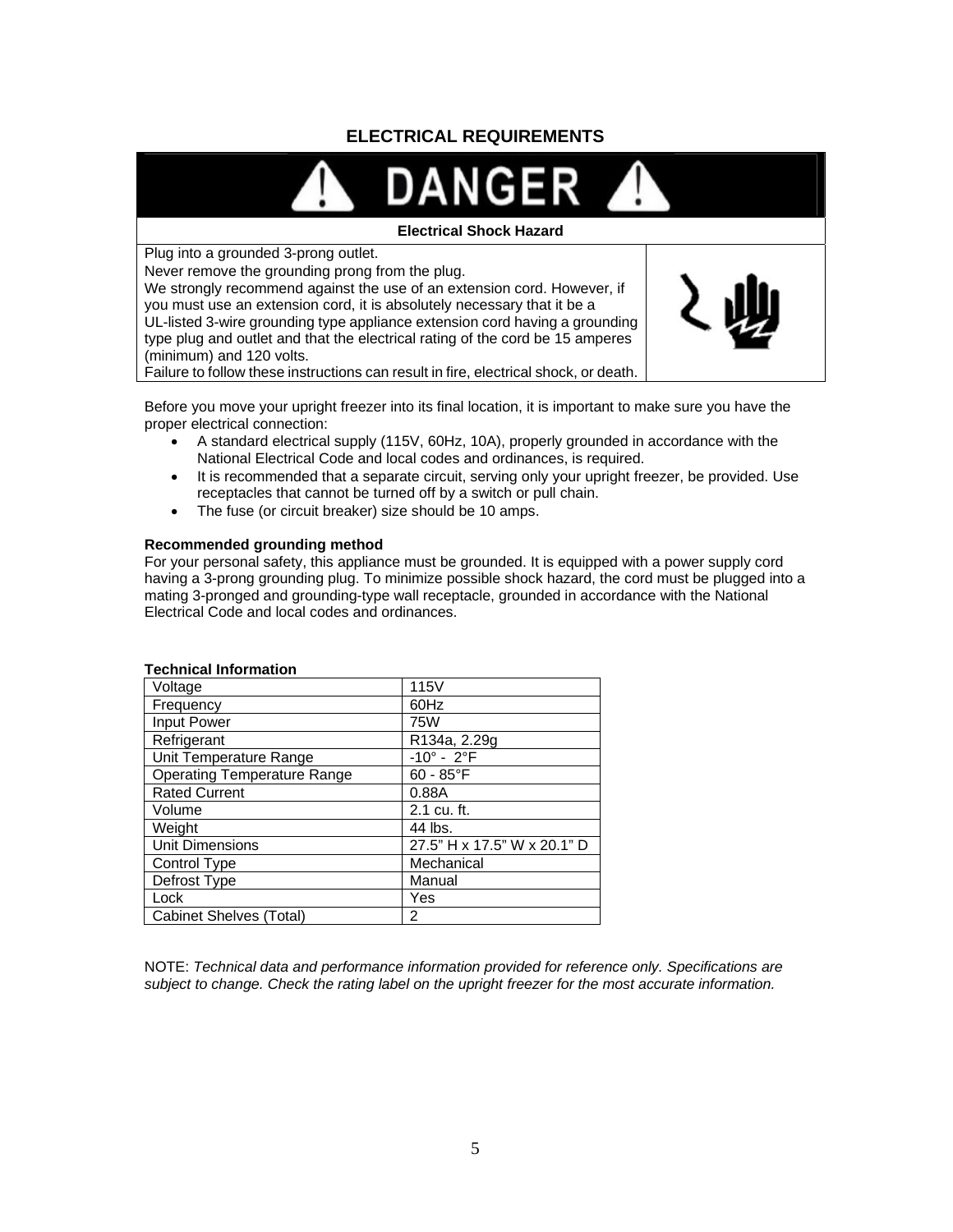# **INSTALLATION**

# **RNING**

#### **Excessive Weight Hazard**

Two or more people should move and install upright freezer. Failure to do so can result in back or other injury.

#### **Remove packaging materials**

*IMPORTANT: Do not remove any permanent instruction labels or the data label on your upright freezer* 

#### **Remove tape and glue from your upright freezer before using**

- To remove any remaining tape or glue, rub the area briskly with your thumb. Tape or glue residue can also be easily removed by rubbing a small amount of liquid dish soap over the adhesive with your fingers. Wipe with warm water and dry.
- Do not use sharp instruments, rubbing alcohol, flammable fluids, or abrasive cleaners to remove tape or glue. These products can damage the surface of your upright freezer.

#### **Cleaning before use**

After you remove all of the packaging materials, clean the inside of your upright freezer before using it. See the "Usage Tips" in the Cleaning and Maintenance section.

#### **INSTALLATION CLEARANCES**

Your freezer should be conveniently located for day-to-day use in a dry, well-ventilated room. Do not install the freezer where the temperature will go below 50°F or above 90°F, because it will not maintain proper temperatures. Be sure to install your freezer on a floor strong enough to support it when it is fully loaded.



#### **Free-standing installation**

A free-standing installation will allow you to install the upright freezer in any place you desire provided that the required clearance space around the appliance is respected. In every setting, there must be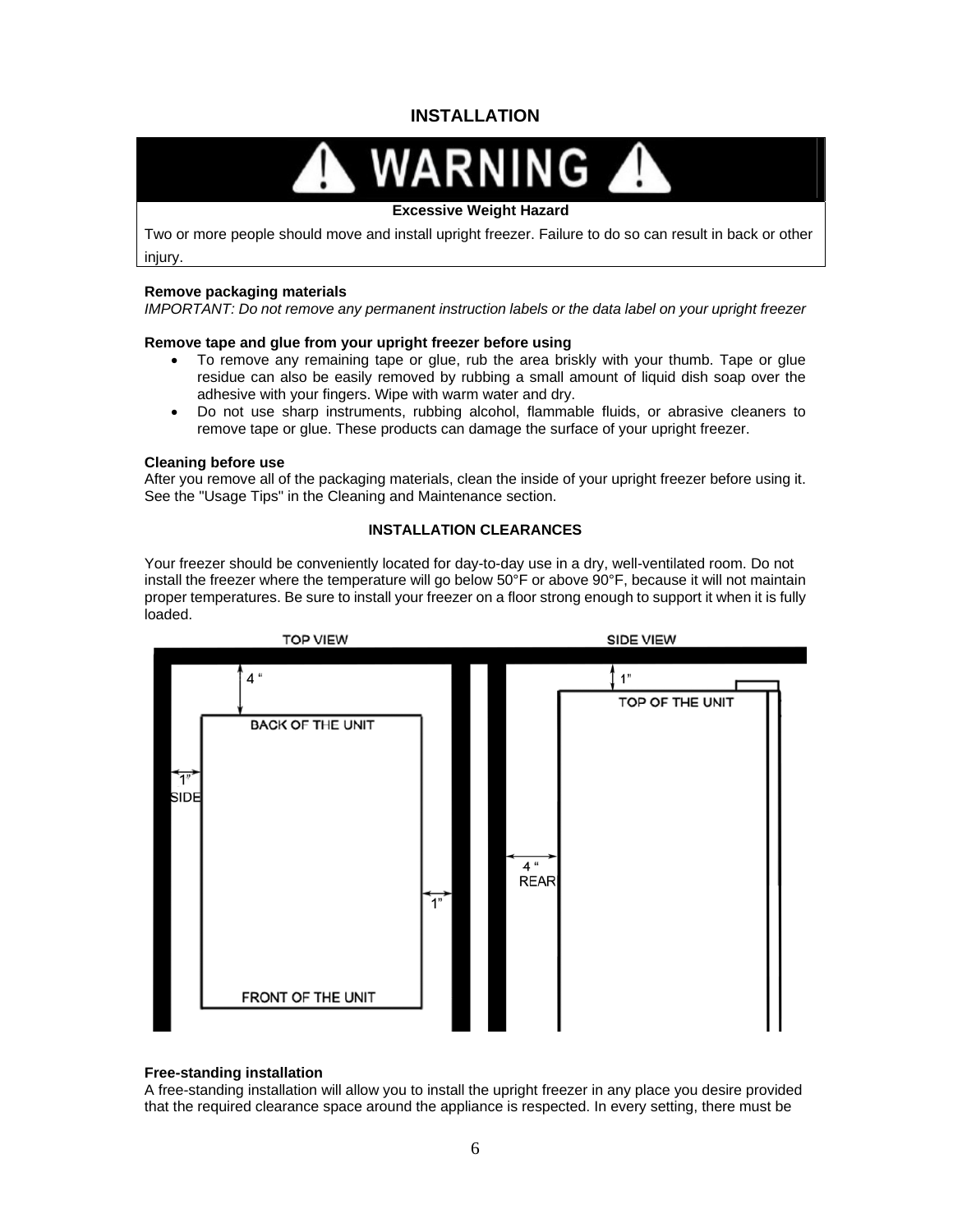adequate ventilation and access for service. Never install or operate the unit in an enclosed area, such as a closed cabinet.

- Before connecting the upright freezer to the power source, let it stand upright for approximately 4 hours. This will reduce the possibility of a malfunction in the cooling system from handling during transportation.
- To ensure proper service access and ventilation, allow at least 4" clearance at rear, and 1" at top and sides. The installation should allow the upright freezer to be pulled forward for servicing if necessary.
- When installing the upright freezer under a counter, follow the recommended spacing dimensions shown.
- This unit MUST be installed in an area protected from the elements, e.g., wind, rain, water spray or drips. Do NOT use the upright freezer in outdoor setting.
- The upright freezer should not be located next to ovens, grills or other high heat resources.
- Too much humidity in the air will cause frost to form quickly on the evaporator requiring more frequent defrosting of the upright freezer.
- The upright freezer must be installed with all electrical requirements followed.
- The unit should be located on a hard and level surface that can support the unit when it is full. It is important for the upright freezer to be level in order to work properly. If needed, you can adjust the height of the upright freezer by turning the feet. See the "Leveling the Upright Freezer" section.
- A standard electrical supply (115 VAC only, 60 Hz, 10A), properly grounded in accordance with National Electrical Code and local codes and ordinances is required.
- IMPORTANT: Do not kink or pinch the power supply cord between the upright freezer and wall or cabinet.

#### **Leveling the upright freezer**

It is important for the upright freezer to be leveled in order to work properly. It can be raised or lowered by turning the two feet on the bottom of the machine. If the upright freezer is not leveled during installation. The doors may not close or seal properly, causing cooling, frost, or moisture problems. It is very important that the upright freezer is at level in order to function properly.

*Note: The leveling foot under the door hinge is smaller than the other leveling foot.* 

We recommend using a carpenter's level to check the machine.

1. Place a carpenter's level on top of the product to see if the upright freezer is level from front to back and side to side.

2. Adjust the height of the feet as follows:

- Turn the leveling feet to the right to lower that side of the upright freezer
- Turn the leveling feet to the left to raise that side of the upright freezer.

#### **Reversing the Door Swing**

Tools needed: Flathead screwdriver, Phillips screwdriver

*Note: To avoid injury to yourself and property, we recommend someone assist you during the door reversal process*

This appliance has the capability of the door opening from either the left or right side. Please ensure the appliance is unplugged and empty. Please follow the following instructions:

To take the door off, it is necessary to tilt the appliance backward. You should rest the appliance on something solid (e.g. chair) just below the top panel so you can access the bottom of the upright freezer. DO NOT lay the appliance completely flat as this may damage the coolant system.

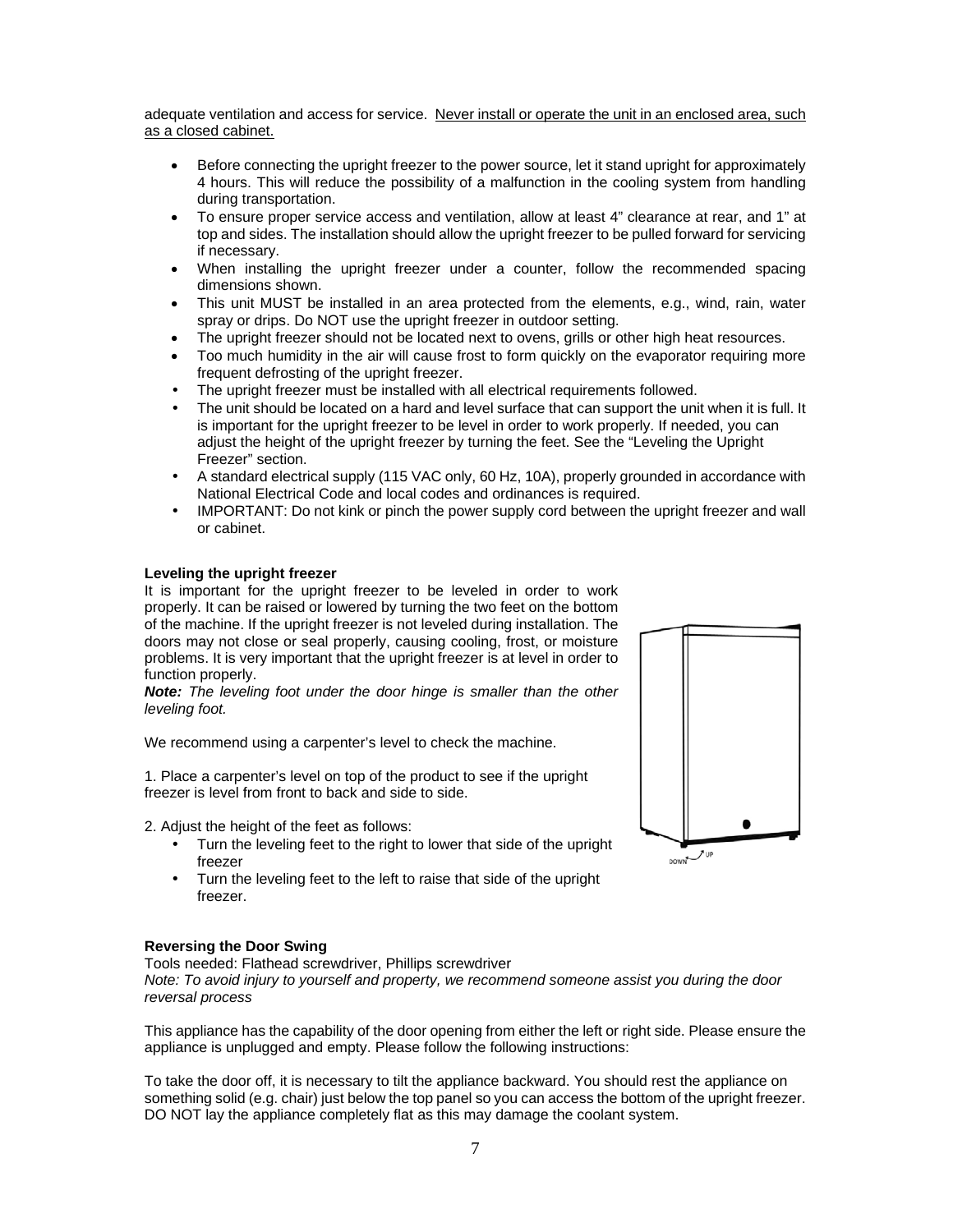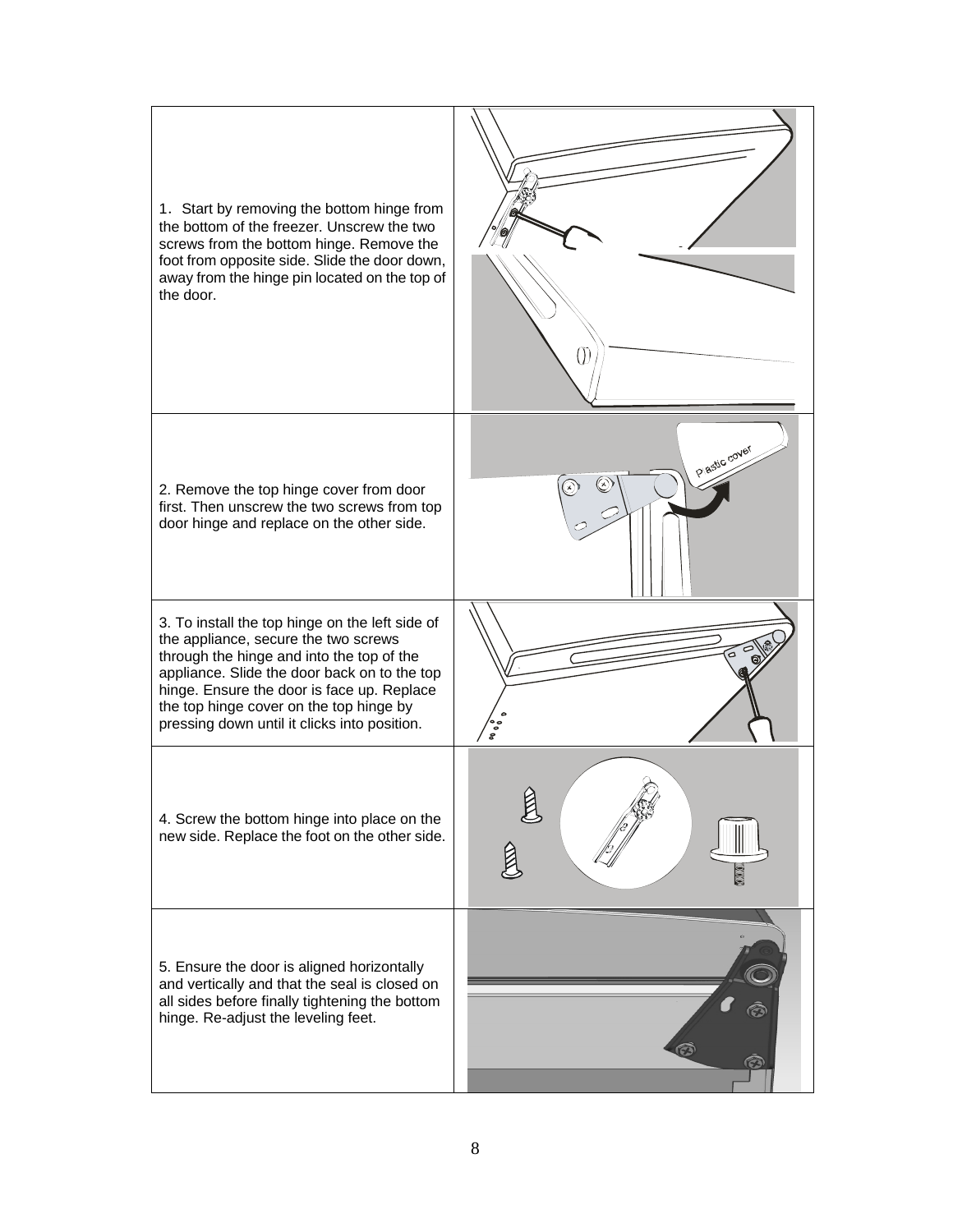### **OPERATION**

To obtain the best possible results for your upright freezer, it is important that you operate it properly.

#### **Temperature Control**

The temperature in the upright freezer is controlled by the thermostat control knob. The thermostat control box is located in the compressor compartment at the back of the unit. To operate this control, turn the thermostat control knob up or down to regulate the temperature inside the upright freezer. The "1 – 6" numbers and "OFF" markings on control knob indicates the different temperature settings. Position "1" being the warmest and position "6" being the coldest.

*NOTE: The temperature will not go above freezing even when unit is set to "1" setting.* 

#### **Normal Sounds**

Your new upright freezer may make sounds that are not familiar to you. Hard surfaces like the floor, walls can make the sounds seem louder than they actually are. The following describes the kinds of sounds that might be new to you and what may be making them.

- Ratting noises may come from the flow of the refrigerant or the water line, items stored on top of the upright freezer can also make noises.
- The high efficiency compressor may make a pulsating or high-pitched sound.
- As each cycle ends, you may hear a gurgling sound due to the refrigerant flowing in your upright freezer

#### **Store Frozen Food**

- When using the upright freezer for the first time or after defrosting, turn the temperature control to set "6" for at least two hours before introducing the food to be stored.
- All frozen food products you purchase should be placed in the upright freezer as soon as possible to avoid the frozen food from defrosting.
- Storage recommendation printed on the packaging of frozen food by the manufacturers should be always be followed.
- The maximum amount of food your freezer is designed to freeze at one time is approximately 3 pounds (1.5 kg) per cubic foot of freezer capacity.

#### **Freezing Fresh Food**

Ensure that your freezing operations are carried out under the most hygienic conditions as freezing alone does not sterilize the food. It is advisable to freeze the food by packing it into separate meal portions and not in bulk form. Never put hot or warm food stuffs into the upright freezer. Prior to storing the frozen food, pack it in plastic bags, aluminum sheets or freezing containers and place into the upright freezer.

#### *Note: Never put bottled food or drinks in the upright freezer compartment.*

*For best performance, leave enough space inside the freezer compartment for air to circulate around the packages.*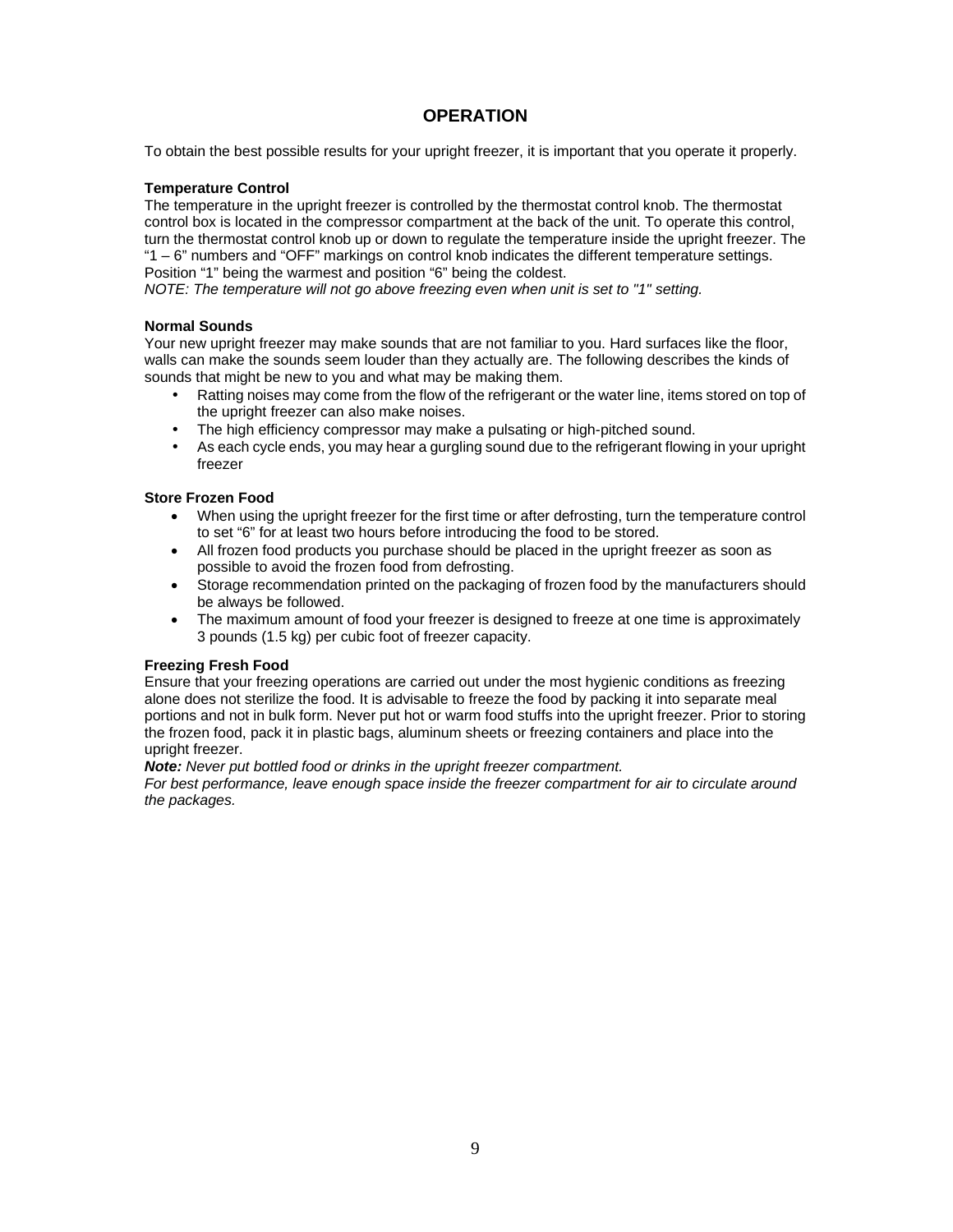# **CLEANING AND MAINTENANCE**



Before proceeding with cleaning and maintenance operations, make sure the power line of the unit is disconnected. Do not touch the power plug when your hands are wet. Never unplug the unit by pulling on the plug.

#### **Defrosting**

*Note: To avoid damaging the freezing compartment wall, never use a sharp or metallic instrument to scrape off frost or separate the frozen food.* 

Moisture contained in food and air may form a layer of frost inside the unit after a period of use. We highly recommend that the unit gets defrosted when frost becomes  $\frac{1}{4}$ " thick. The defrosting process for this unit is operated manually.

For complete defrosting:

- 1. Turn the temperature control knob to OFF and unplug from wall socket
- 2. Remove all food and place it in corrugated boxes, insulated bags, picnic cooler, etc. Use towels and newspaper for insulation as needed.
- 3. With the door open, use pans of hot water to speed the loosening of the frost. Remove large pieces of before they melt
- 4. Sponge excess water from the bottom of the freezer as it collects to prevent overflowing
- 5. After defrosting, clean the inside of the freezer by using a soft cloth to wipe away the remaining ice and water (*see Cleaning Your Freezer*)
- 6. Once the compartment is wiped and dry, plug in the freezer. Return the temperature control knob to its previous position and return food to the freezer.

**NOTE:** *Do not use mechanical devices or other means to accelerate the defrosting process. DO NOT pour hot water directly into compartment or heat with hair dryer while defrosting, which may warp the inner case.* 

#### **Keep the finish clean**

#### **Cleaning Your Upright Freezer**

Wipe with a clean cloth lightly dampened with appliance polish wax or mild liquid dishwashing detergent. Dry and polish with a clean, soft cloth. Do not wipe the freezer with a soiled dishwashing cloth or wet towel. Do not use scouring pads, powdered cleaners, bleach, or cleaners containing bleach. **Inside** 

Clean the inside of your freezer at least once a year. We recommend that the freezer be unplugged before cleaning. If this is not practical, wring excess moisture out of sponge or cloth when cleaning in the vicinity of switches, lights or controls. Use warm water and baking soda solution–about a tablespoon of baking soda to a quart of water. Rinse thoroughly with water and wipe dry. Do not use cleaning powders or other abrasive cleaners. DO NOT wash removable parts in a dishwasher. An open box of baking soda in the freezer will absorb stale freezer odors. Change the box every three months.

#### *NOTE:*

- *Care should be taken in moving the freezer away from the wall. All types of floor coverings can be damaged, particularly cushioned coverings and those with embossed surfaces.*
- *Damp objects stick to cold metal surfaces. DO NOT touch interior metal surfaces with wet or damp hands.*
- *Freezer must be unplugged to avoid electrical hazard from power source when defrosting unit.*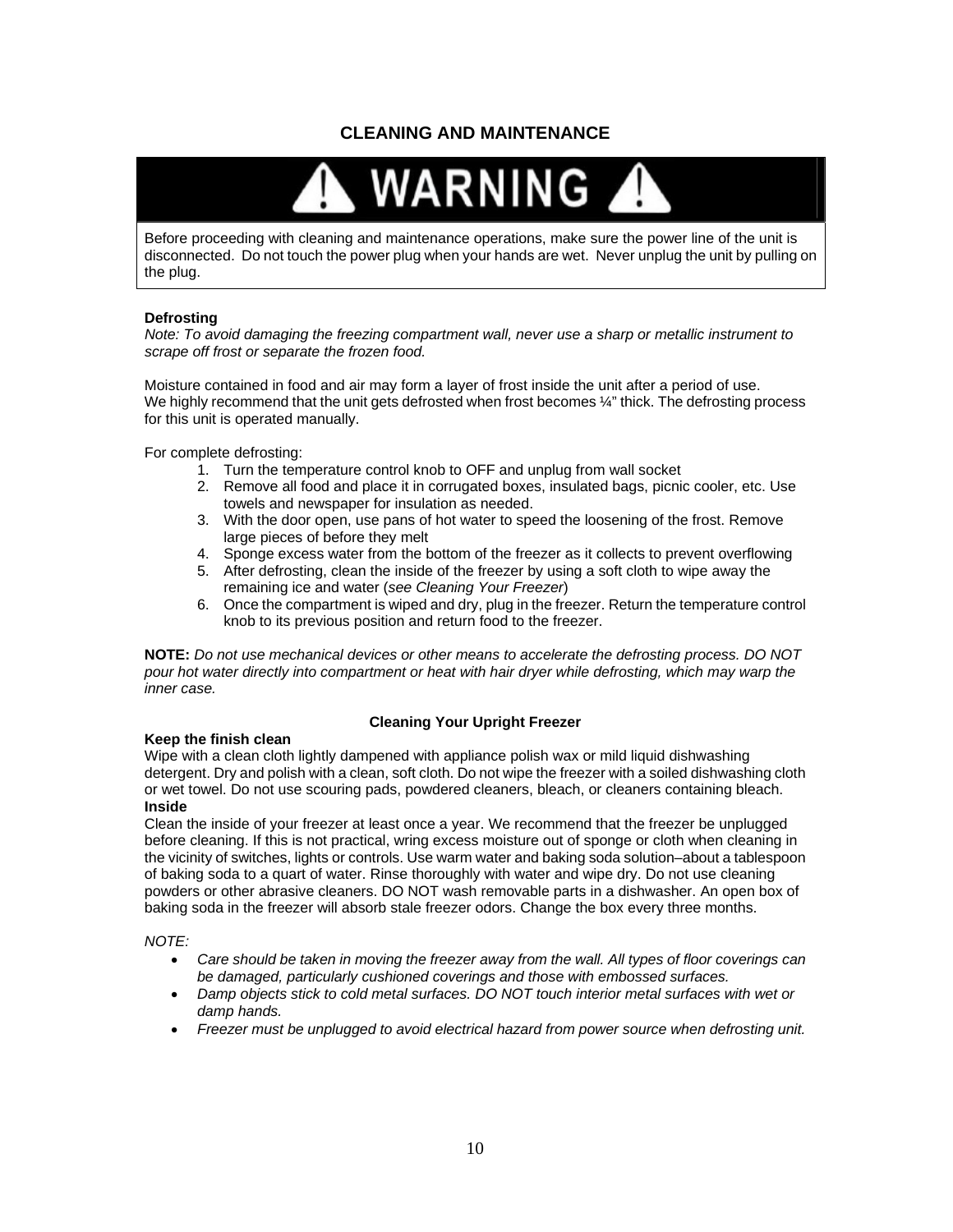# CAUTION

The upright freezer must be thoroughly cleaned if it has been left unused for a long time.

#### **PROLONGED OFF PERIODS**

If the upright freezer is not to be used for a long period of time, please disconnect unit from main power supply. Clean and dry the inside as instructed. Leave the door open to prevent any mold and mildew growth.

#### **USAGE TIPS:**

- Keep the upright freezer's door closed as much as possible. Try not to open the door too frequently, especially when weather is hot and humid
- Ensure that the unit has sufficient clearance for ventilation, especially behind the unit.
- For normal household use, it is recommended to set the thermostat in the middle setting.
- Before loading the upright freezer with item, make sure they are cooled to ambient temperature.
- Ice and frost layer increase energy consumption, defrost when frost is 3-5 mm thick.

#### **PREPARING FOR VACATION**

To maintain freezer in operation during vacations, be sure your house power is not turned off. For extended vacations or absences, you may prefer to move your frozen foods to a storage locker temporarily. If your freezer is to be left empty, disconnect power cord plug from wall outlet. To prevent formation of odors, place open box of baking soda in freezer and leave freezer door/lid open.

#### **IN CASE OF EXTENDED POWER FAILURE**

Keep freezer door/lid closed. Your freezer will keep food frozen for 24 hours provided warm air is not admitted. If freezer is out of operation for 24 hours or more, add dry ice. Leave ice in large pieces. Add more ice as required

*NOTE: Handling of dry ice can cause freezing of the hands—gloves or other protection is recommended. If dry ice is not available, move food to a frozen food locker temporarily—until power is restored.* 

#### **ENERGY SAVING TIPS**

The freezer should be located in the coolest area of the room, away from heat-producing appliances or heating ducts, and out of direct sunlight. Let hot foods cool to room temperature before placing in the freezer. Overloading the freezer forces the compressor to run longer. Foods that freeze too slowly may lose quality or spoil. Be sure to wrap foods properly, and wipe containers dry before placing them in the freezer. This cuts down on frost buildup inside the freezer

Freezer shelves should not be lined with aluminum foil, wax paper or paper toweling. Liners interfere with cold air circulation, making the freezer less efficient. Organize and label food to reduce door openings and extended searches. Remove as many items as needed at one time, and close the door as soon as possible.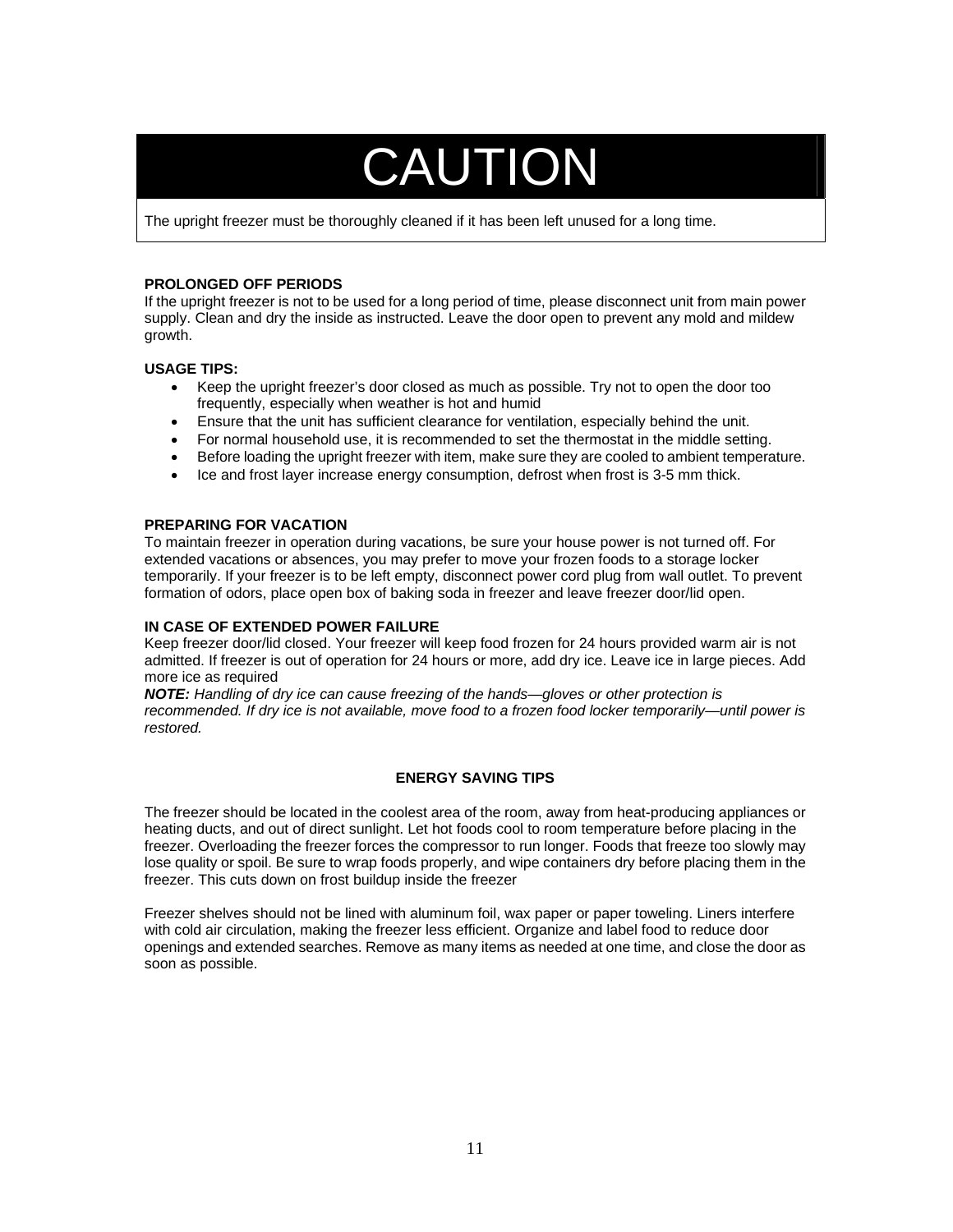#### **TROUBLESHOOTING**

Many common upright freezer problems are easily resolved. Try the troubleshooting suggestions below to see if the problems can be resolved before having to contact the service department.

| Problem                                           | <b>Possible Cause</b>                                                                                                                                                                                                        | <b>Probable Correction</b>                                                                                                                                                                                                                    |
|---------------------------------------------------|------------------------------------------------------------------------------------------------------------------------------------------------------------------------------------------------------------------------------|-----------------------------------------------------------------------------------------------------------------------------------------------------------------------------------------------------------------------------------------------|
| The machine won't<br>operate.                     | The upright freezer is unplugged.<br>$\bullet$<br>The fuse is blown.<br>$\bullet$<br>The upright freezer power switch<br>$\bullet$<br>is OFF                                                                                 | Plug the upright freezer in.<br>$\bullet$<br>Replace fuse.<br>$\bullet$<br>Turn the upright freezer power on by<br>$\bullet$<br>turning the temperature control knob                                                                          |
| Noise during operation                            | The feet are not leveled and<br>$\bullet$<br>locked.<br>Certain sounds are normal<br>$\bullet$                                                                                                                               | Level and lock the feet. See Leveling<br>$\bullet$<br>the upright freezer<br>See "Normal Sounds"<br>$\bullet$                                                                                                                                 |
| The upright freezer does<br>not cool sufficiently | Door being opened frequently<br>$\bullet$<br>Door left open for a while<br>$\bullet$<br>Not enough adequate clearance<br>$\bullet$<br>Upright Freezer is overfilled<br>$\bullet$<br>Ambient temperature is high<br>$\bullet$ | Refrain from opening the upright<br>$\bullet$<br>freezer door recurrently<br>Make sure to close upright freezer<br>$\bullet$<br>door<br>Follow recommended clearance<br>$\bullet$<br>measurements. See Installation<br>Clearances             |
| Foods defrosting                                  | Unit is OFF<br>$\bullet$<br>Freezer is unplugged<br>$\bullet$<br>The fuse is blown/circuit breaker<br>$\bullet$<br>is tripped<br>Door is open<br>$\bullet$<br>Too frequent or too long door<br>$\bullet$<br>openings         | Move the control to a temperature<br>$\bullet$<br>setting<br>Push the plug completely into the<br>$\bullet$<br>outlet<br>Replace fuse or reset the breaker<br>$\bullet$<br>Check to see if an object is holding<br>$\bullet$<br>the door open |
| Excessive frost buildup                           | Door/lid left open too frequent or<br>$\bullet$<br>too long door openings<br><b>High humidity</b><br>$\bullet$                                                                                                               | Check to see if an object is holding<br>$\bullet$<br>the door open                                                                                                                                                                            |
| Freezer external surface is<br>warm               | The external freezer walls can be<br>$\bullet$<br>as much as 30°F warmer than<br>room temperature                                                                                                                            | This is normal while the compressor<br>$\bullet$<br>works to transfer heat from inside the<br>freezer cabinet                                                                                                                                 |
| Moisture forms on inside<br>freezer walls         | Weather is hot and humid, which<br>$\bullet$<br>increases internal rate of frost<br>buildup<br>Door may not be seating properly<br>$\bullet$<br>Door is kept open too long, or is<br>$\bullet$<br>opened too frequently      | This is normal<br>$\bullet$<br>Check door installation<br>$\bullet$<br>Open the door less often<br>$\bullet$                                                                                                                                  |
| Odors in freezer                                  | Interior needs to be cleaned<br>$\bullet$<br>Food with strong odors are in the<br>$\bullet$<br>freezer                                                                                                                       | Clean interior with sponge, warm<br>$\bullet$<br>water, and baking soda                                                                                                                                                                       |

#### **The following characteristics are normal and should not be looked upon as a problem:**

- A gentle trickling (water) sound caused by coolant flowing through the pipe.
- Compressor operating at high temperature.